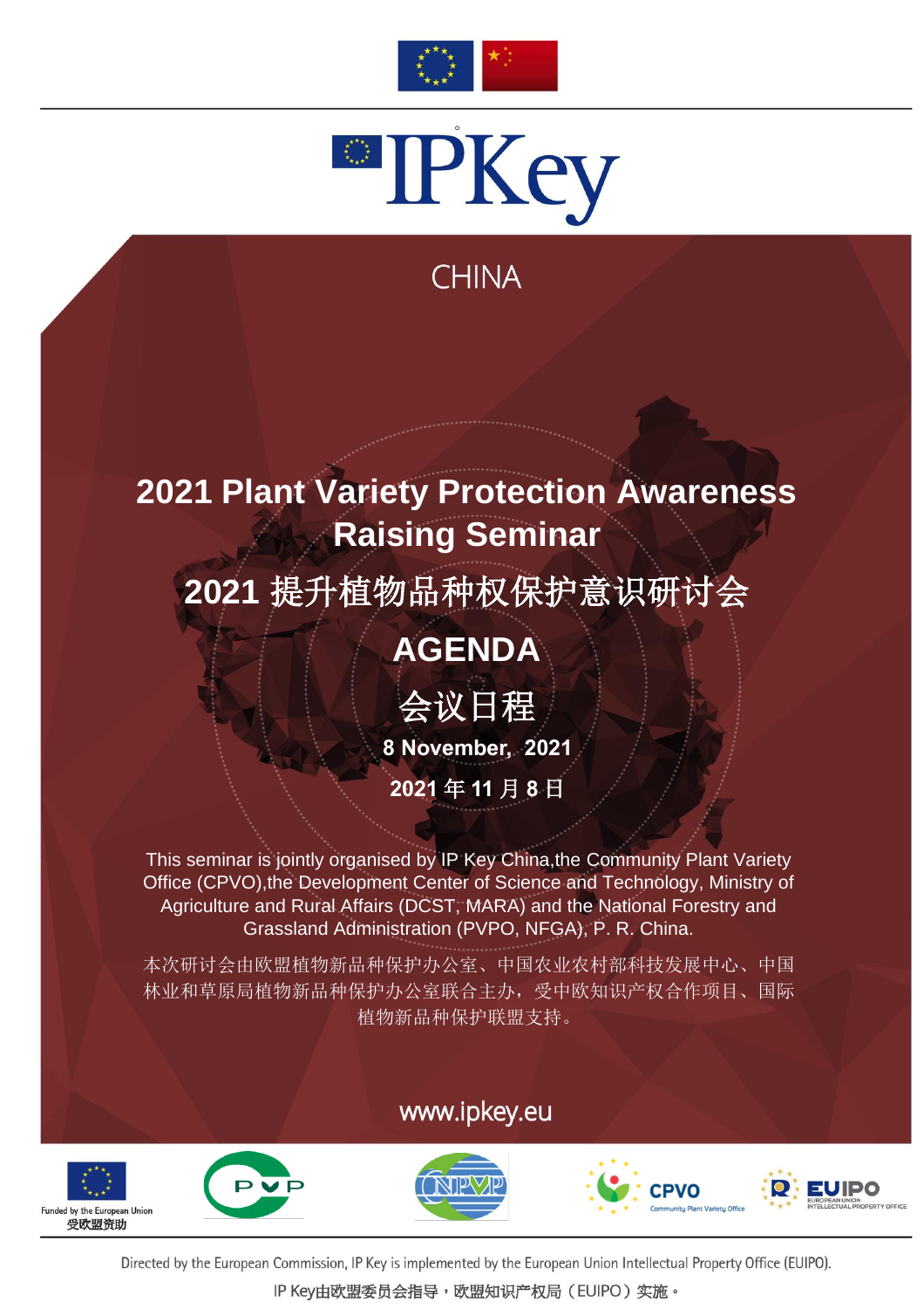#### **Monday 8 November 2021**

| Please connect 15' before the session starts 请于会议开始前 15 分钟连线接入 |  |
|----------------------------------------------------------------|--|
|                                                                |  |

| China time zone<br>(GMT+8)<br>北京时间 | <b>Central</b><br><b>European time</b><br>zone $(GMT+1)$ |                                                                                                       |
|------------------------------------|----------------------------------------------------------|-------------------------------------------------------------------------------------------------------|
|                                    | 欧洲中部时间                                                   | <b>Moderator: Francesco Mattina, CPVO.</b>                                                            |
| 15:00-15:30                        | $8:00 - 8:30$                                            | Opening 开幕致辞                                                                                          |
|                                    |                                                          | Valerio PAPAJORGJI, IP Key China Project Leader, EUIPO<br>Valerio PAPAJORGJI, IP Key 中国项目负责人, 欧盟知识产权局 |
|                                    |                                                          | Peter Button, Vice-Secretary General of UPOV<br>Peter Button, UPOV副秘书长                                |
|                                    |                                                          | Francesco Mattina, Acting President of CPVO<br>Francesco Mattina, 欧盟植物新品种保护办公室代理主席                    |
|                                    |                                                          | Mr. CUI Yehan, Chief agronomist, DCST, MARA                                                           |
|                                    |                                                          | Mr. CHEN Guang, Division director of PVP division, PVP Office of NFGA                                 |
| 15:30-16:15                        | $8:30 - 9:15$                                            | <b>Introduction to UPOV '91</b>                                                                       |
|                                    |                                                          | <b>UPOV '91公约的简介</b>                                                                                  |
|                                    |                                                          | Yolanda Huerta, Legal Counsel and Director of Training and Assistance,<br><b>UPOV</b>                 |
|                                    |                                                          | Yolanda Huerta, UPOV培训部负责人及法律顾问                                                                       |
| 16:15-17:00                        | $9:15 - 10:00$                                           | Development in digitalization (PRISMA and e-PVP)                                                      |
|                                    |                                                          | 数字化发展 (PRISMA和e-PVP)                                                                                  |
|                                    |                                                          | Suzuki Manabu Technical/Regional Officer (Asia,) UPOV<br>Suzuki Manabu, UPOV亚洲区技术官员                   |
| 17:00-17:30                        | 10:00-10:30                                              | <b>Break</b>                                                                                          |
|                                    |                                                          | 休息                                                                                                    |
| 17:30-18:10                        | 10:30-11:10                                              | <b>Enforcement</b>                                                                                    |
|                                    |                                                          | 实施                                                                                                    |
|                                    |                                                          | Liam Gimon, General Manager at Anti-Infringement Bureau for IP Rights                                 |
|                                    |                                                          | on Plant Material (AIB)<br>Liam Gimon, 植物材料知识产权反侵权局总经理                                                |
| 18:10-18:50                        | 11:10-11:50                                              | <b>Public Private partnerships and PVP</b>                                                            |
|                                    |                                                          | 公私伙伴关系和植物品种权保护                                                                                        |



Directed by the European Commission, IP Key is implemented by the European Union Intellectual Property Office (EUIPO).

IP Key由欧盟委员会指导,欧盟知识产权局(EUIPO)实施。